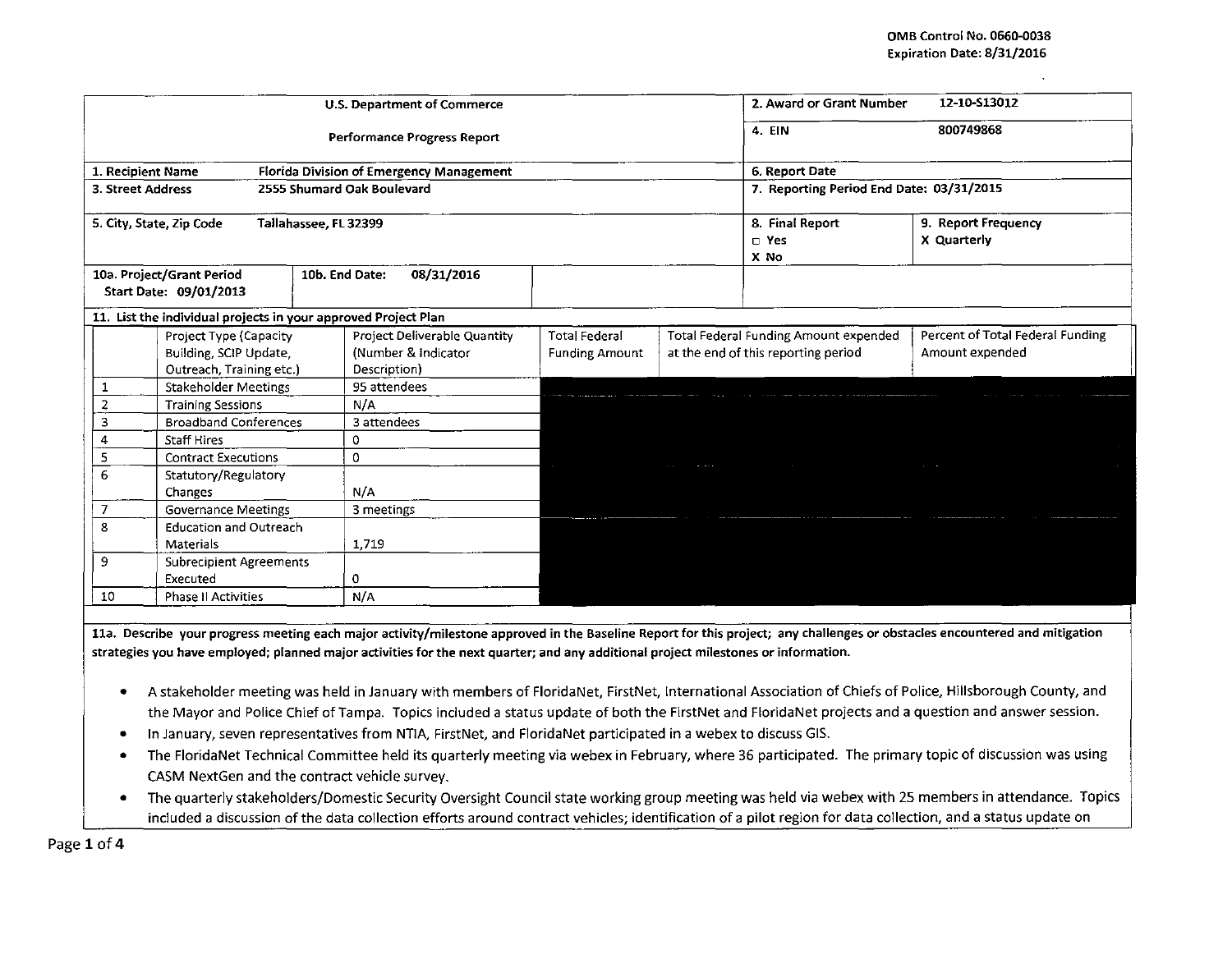Florida Net progress to date.

- **•** A Governance/FloridaNet Executive Committee meeting was held via webex on February 24. Twenty-one people participated and discussed pertinent issues governing the Florida Net objectives. Approval was received to proceed with the data collection survey and using CASM NextGen as the state's mapping tool.
- Florida Net continued its monthly webex meetings with NTIA and FirstNet representatives to discuss the grant's progress. Eight people participated in February and 11 participated in March.
- Three Florida Net team members attended the International Wireless Communications Expo in March. Major Ryan Burchnell spoke on two panel discussions: FirstNet Legal Issues and The State of The States.
- As part of Florida's continued education and outreach efforts, the FloridaNet.gov website received 547 unique sessions and 1,719 Florida Net brochures were distributed.
- In March, Florida Net began the process to respond to a FirstNet Request for Comment (RFC).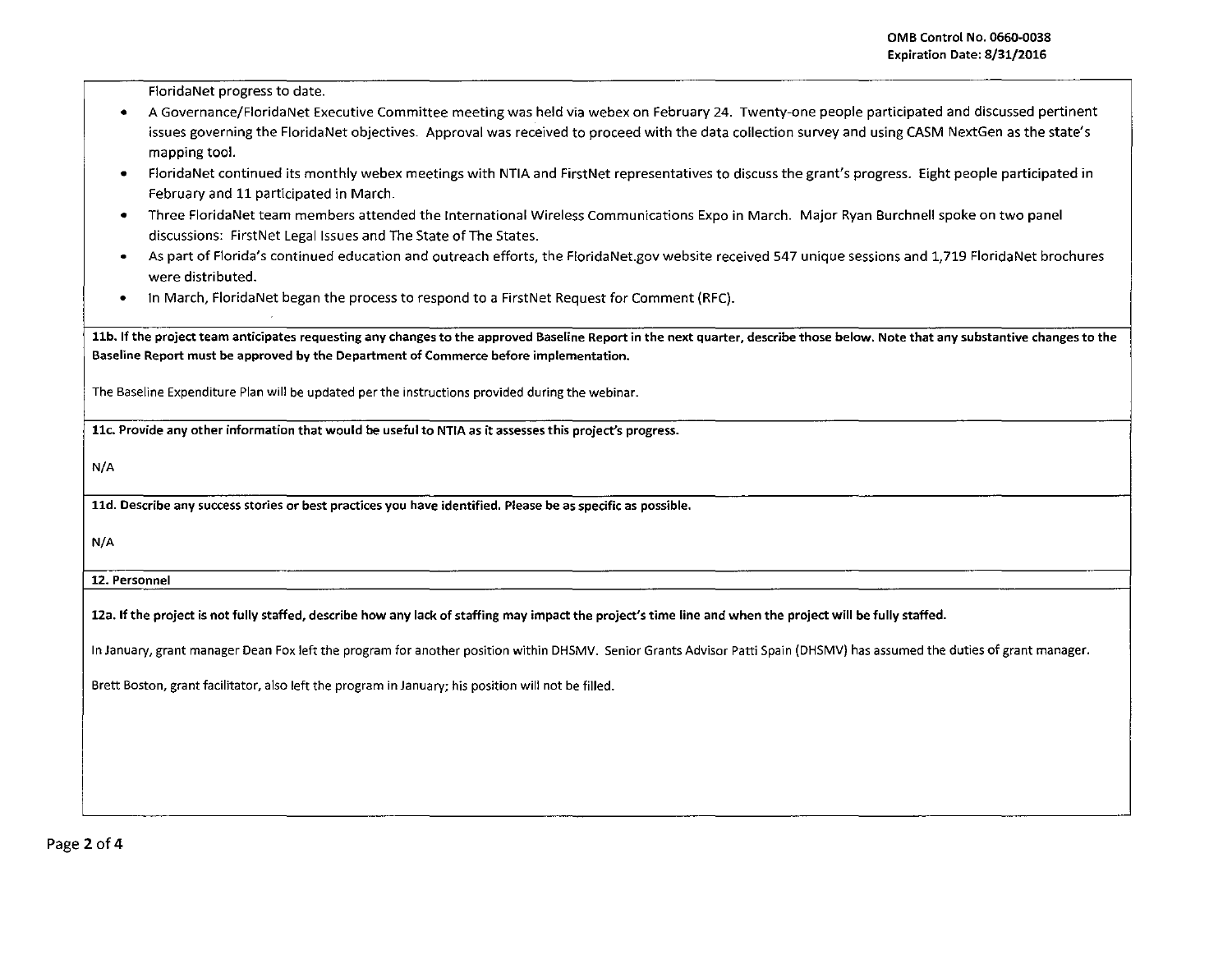$\mathcal{L}$ 

| 12b. Staffing Table                                                                                                                                           |                       |         |                                                                                 |                        |                   |                        |                        |                        |  |
|---------------------------------------------------------------------------------------------------------------------------------------------------------------|-----------------------|---------|---------------------------------------------------------------------------------|------------------------|-------------------|------------------------|------------------------|------------------------|--|
| <b>Job Title</b>                                                                                                                                              | FTE <sub>%</sub>      |         |                                                                                 | Change                 |                   |                        |                        |                        |  |
| * DHSMV Grant/Project Manager                                                                                                                                 |                       |         | Project(s) Assigned<br>Provide day to day grant management and oversight.       |                        |                   |                        |                        | Effective 1-31-15, no  |  |
|                                                                                                                                                               |                       |         |                                                                                 | longer working on      |                   |                        |                        |                        |  |
| * Grant Assistant                                                                                                                                             | 100                   |         | Assist Grant Manager in day to day management of SLIGP activities.              | project<br>No change   |                   |                        |                        |                        |  |
| * Assistant Facilitator                                                                                                                                       |                       |         | Assist Facilitator with committee meetings.                                     | Effective 6-1-2014, no |                   |                        |                        |                        |  |
|                                                                                                                                                               |                       |         |                                                                                 |                        |                   |                        |                        | longer working on      |  |
|                                                                                                                                                               |                       |         |                                                                                 |                        |                   |                        |                        | project                |  |
| * Facilitator                                                                                                                                                 |                       |         | Coordinate logistical issues on Florida's SLIGP efforts.                        | Effective 1-31-15, no  |                   |                        |                        |                        |  |
|                                                                                                                                                               |                       |         |                                                                                 |                        | longer working on |                        |                        |                        |  |
|                                                                                                                                                               |                       |         |                                                                                 | project                |                   |                        |                        |                        |  |
| * Chief Technology Officer                                                                                                                                    | 11.5                  |         | Expertise in the technology and law enforcement areas.                          |                        |                   |                        |                        | No change              |  |
| * SLERS Communications Expert                                                                                                                                 | 11.5                  |         | Expertise in radio communications and law enforcement areas.                    | No change              |                   |                        |                        |                        |  |
| * Utilities Systems/Engineering Specialist                                                                                                                    | 11.5                  |         | Assist in SLIGP activities and research.                                        | No change              |                   |                        |                        |                        |  |
| * FloridaNet Data Processing Administrator<br>*These positions are a part of the Florida Department of Highway Safety and Motor Vehicles' Subgrant Agreement. | 100                   |         | Administer the Florida.gov web site and assist with daily FloridaNet activities | No change              |                   |                        |                        |                        |  |
| Add Row<br>Remove Row                                                                                                                                         |                       |         |                                                                                 |                        |                   |                        |                        |                        |  |
| 13. Subcontracts (Vendors and/or Subrecipients)                                                                                                               |                       |         |                                                                                 |                        |                   |                        |                        |                        |  |
| 13a. Subcontracts Table - Include all subcontractors. The totals from this table must equal the "Subcontracts Total" in Question 14f.                         |                       |         |                                                                                 |                        |                   |                        |                        |                        |  |
| Name<br><b>Subcontract Purpose</b>                                                                                                                            | Type                  | RFP/RFQ | Contract                                                                        | Start                  | <b>End Date</b>   | <b>Total Federal</b>   | <b>Total Matching</b>  | Project and % Assigned |  |
|                                                                                                                                                               | (Vendor/Subrec.)      | Issued  | Executed                                                                        | Date                   |                   | <b>Funds Allocated</b> | <b>Funds Allocated</b> |                        |  |
| <b>DHSMV</b>                                                                                                                                                  |                       | (Y/N)   | (Y/N)<br>Y                                                                      | $11 - 8 - 13$          | $8 - 30 - 16$     |                        |                        |                        |  |
| <b>Subgrant Agreement</b>                                                                                                                                     | Subrecipient          | N       |                                                                                 |                        |                   | 4,768,658              | 1,229,010              |                        |  |
| Assist with Florida's<br><b>Televate</b>                                                                                                                      | <b>DHSMV Contract</b> | Y       | Y                                                                               | $10-3-14$              | $10 - 17 - 14$    | 27,500                 | $\Omega$               |                        |  |
| response to FirstNet's                                                                                                                                        |                       |         |                                                                                 |                        |                   |                        |                        |                        |  |
| <b>RFI</b>                                                                                                                                                    |                       |         |                                                                                 |                        |                   |                        |                        |                        |  |
| LeGrand<br>Assist with Florida's                                                                                                                              | <b>DHSMV Contract</b> | Υ       | Y                                                                               | $10 - 8 - 14$          | 10-24-14          | 34,899                 | 0                      |                        |  |
| Technical, LLC<br>response to the                                                                                                                             |                       |         |                                                                                 |                        |                   |                        |                        |                        |  |
| <b>FirstNet RFC</b>                                                                                                                                           |                       |         |                                                                                 |                        |                   |                        |                        |                        |  |
| MemberClicks<br>Communications/                                                                                                                               | <b>DHSMV Contract</b> | Y       | Y.                                                                              | $7 - 1 - 14$           | $6 - 30 - 15$     | 5,795                  | $\Omega$               |                        |  |
| Media Firm                                                                                                                                                    |                       |         |                                                                                 |                        |                   |                        |                        |                        |  |